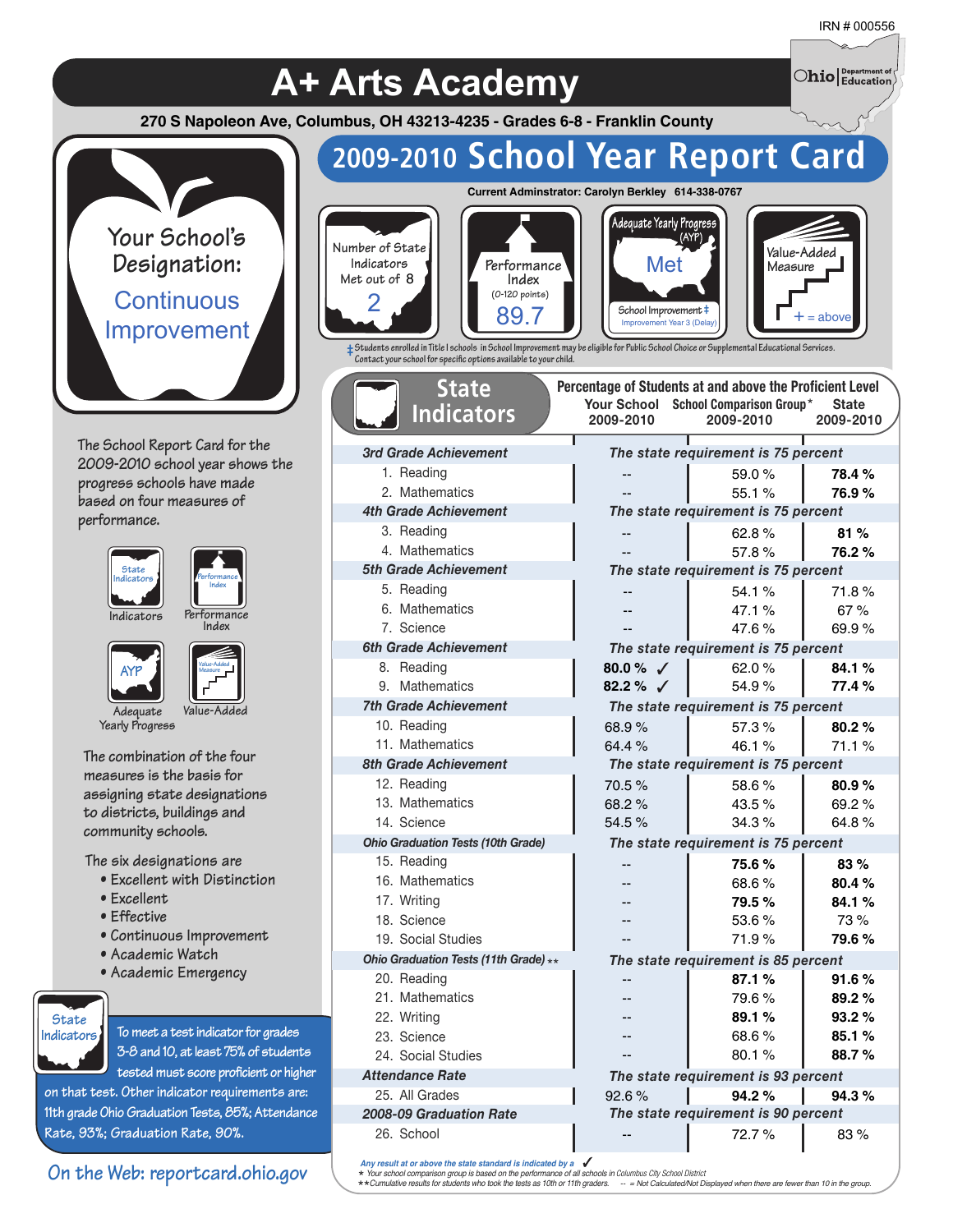# **Your School's Assessment Results Over Time**



## **State Indicators**

**The State Indicators are**

**based on state assessments, as well as on attendance and graduation rates. To earn an indicator for Achievement or Graduation Tests, at least 75% of students must reach proficient or above for the given assessment. For the 11th grade Ohio** Graduation Tests indicators, **a cumulative 85% passage rate for each assessment is required.**

\*Cumulative results for students who took the tests as 10th or 11th graders.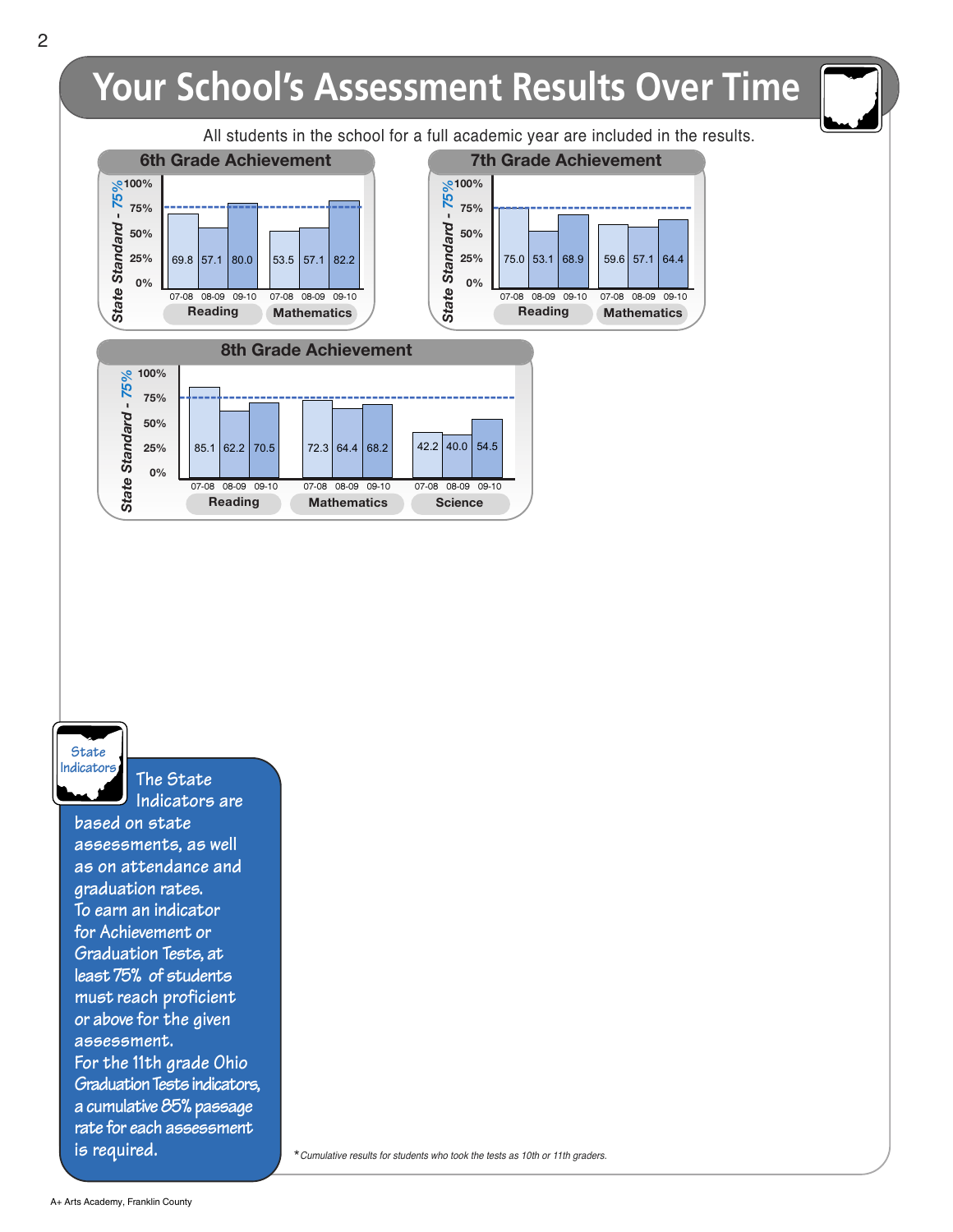## **Performance Index**

## **Performance Index Calculations for the 2009-2010 School Year**

| <b>Performance Level Across Grades</b><br>3-8 and 10 for all Tested Subjects<br>(Includes every student enrolled in<br>the school for a full academic year) |              | Percentage                             | X | Weight | $=$ | <b>Points</b> |
|-------------------------------------------------------------------------------------------------------------------------------------------------------------|--------------|----------------------------------------|---|--------|-----|---------------|
|                                                                                                                                                             | Untested     | 0.0                                    | X | 0.0    | $=$ | 0.0           |
|                                                                                                                                                             | Limited      | 8.7                                    | X | 0.3    | $=$ | 2.6           |
|                                                                                                                                                             | <b>Basic</b> | 21.5                                   | X | 0.6    | $=$ | 12.9          |
|                                                                                                                                                             | Proficient   | 36.2                                   | X | 1.0    | $=$ | 36.2          |
|                                                                                                                                                             | Accelerated  | 24.0                                   | X | 1.1    | $=$ | 26.4          |
|                                                                                                                                                             | Advanced     | 9.6                                    | X | 1.2    | $=$ | 11.5          |
|                                                                                                                                                             |              | <b>Your School's Performance Index</b> |   |        |     | 89.7          |



**The Performance Index reflects the achievement of every student enrolled for the fullacademic**

**year. The Performance Index is a weighted average that includes all tested subjects and grades and untested students. The greatest weight is given to advanced scores (1.2); the weights decrease for each performance level and a weight of zero is given to untested students. This results in a scale from 0 to 120 points. The Performance Index can be compared across years to show school achievement trends.**

#### **Performance Index Over Time Performance Index Over Time**

| 2009-2010 | 2008-2009 | 2007-2008 |  |  |
|-----------|-----------|-----------|--|--|
| 89.7      | 79.5      | 85.7      |  |  |



**A+ Arts Academy, Franklin County**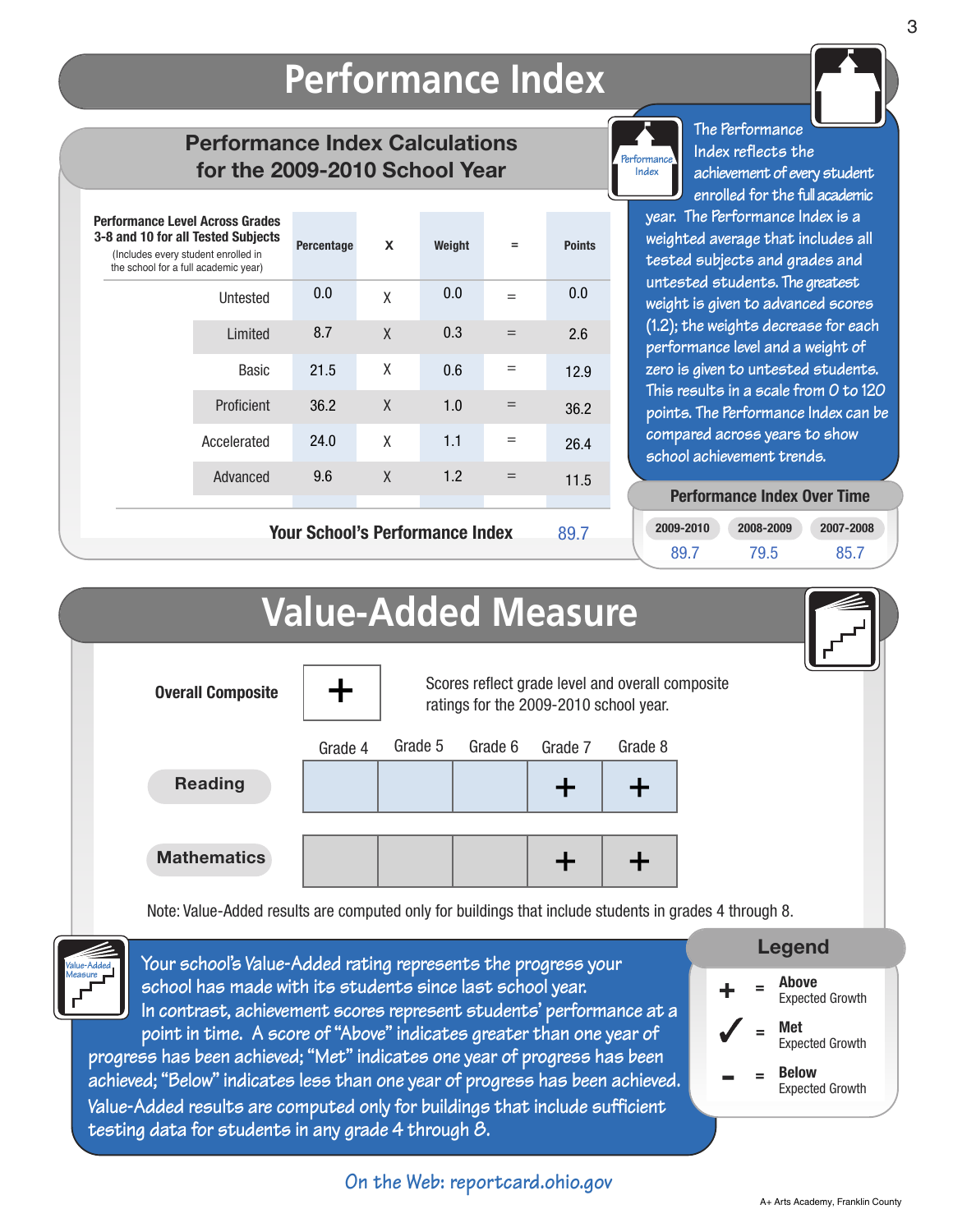

**in the state's rating designation.**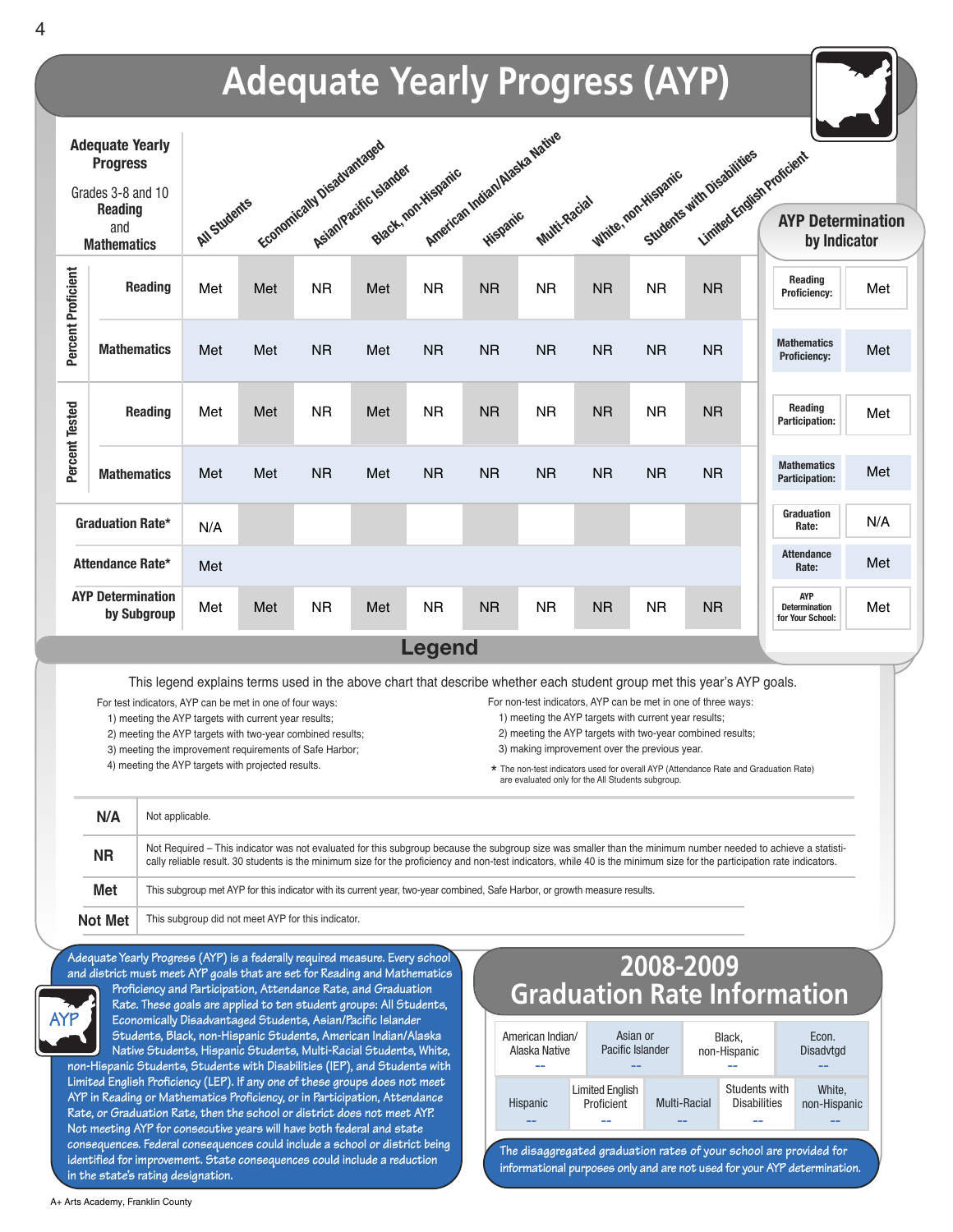|                                          |                                          |                                                   |                                 |                       |                                    | Tour Scribbi's Fercentage or Students at Each Ferionnance Lever |                                            |                                           |                                                      |                                          |                                         |                                                                      |                                          |                                  |
|------------------------------------------|------------------------------------------|---------------------------------------------------|---------------------------------|-----------------------|------------------------------------|-----------------------------------------------------------------|--------------------------------------------|-------------------------------------------|------------------------------------------------------|------------------------------------------|-----------------------------------------|----------------------------------------------------------------------|------------------------------------------|----------------------------------|
|                                          | Black,<br>non-Hispanic                   | American<br>Indian/<br>Alaska Native              | Asian or<br>Pacific<br>Islander | Hispanic              | Multi-<br>Racial                   | White,<br>non-Hispanic                                          | Non-<br><b>Disabled</b><br><b>Students</b> | Students<br>with<br><b>Disabilities</b>   | Migrant                                              | Non-<br>Econ.<br>Disadvtgd               | Econ.<br>Disadvtgd                      | Limited<br>English<br>Proficient                                     | Female                                   | Male                             |
|                                          |                                          | <b>Percentage of Students Scoring Limited</b>     |                                 |                       |                                    |                                                                 |                                            |                                           |                                                      |                                          |                                         |                                                                      |                                          |                                  |
| Reading<br>Writing                       | 8.8<br>$\overline{\phantom{a}}$          | $\overline{\phantom{a}}$<br>$-$                   | --                              |                       | $-$<br>--                          | $- -$<br>$- -$                                                  | 8.2<br>$\overline{\phantom{a}}$            | 8.3<br>--                                 | $\overline{\phantom{a}}$<br>$-$                      | 8.0<br>$\sim$                            | 8.3<br>$-$                              | $\mathbf{u}$<br>$-$                                                  | 6.0<br>$\qquad \qquad -$                 | 11.8                             |
| <b>Mathematics</b><br>Science            | 8.8<br>12.8                              | $-$                                               | $-$                             | $-$                   | $\overline{\phantom{a}}$           | $\sim$                                                          | 7.4<br>8.3                                 | 16.7                                      | $\overline{\phantom{a}}$                             | 8.0<br>7.1                               | 8.3<br>13.3                             | $\mathbf{u}$                                                         | 7.2<br>4.5                               | 9.8<br>18.2                      |
| <b>Social Studies</b>                    |                                          | $-$<br>--                                         | $- -$<br>$-$                    | $-$<br>$\overline{a}$ | $-$<br>$-$                         | $- -$<br>$-1$                                                   | $\overline{a}$                             | $\overline{\phantom{a}}$<br>$-$           | $\qquad \qquad -$<br>$-$                             | $\overline{\phantom{a}}$                 | $\sim$                                  | $-$<br>$-$                                                           | $\sim$                                   |                                  |
|                                          |                                          | <b>Percentage of Students Scoring Basic</b>       |                                 |                       |                                    |                                                                 |                                            |                                           |                                                      |                                          |                                         |                                                                      |                                          |                                  |
| Reading<br>Writing                       | 19.2<br>$-$                              | --                                                | $\overline{\phantom{a}}$        |                       | $\overline{a}$<br>$-$              | --<br>$-$                                                       | 14.8<br>$-$                                | 58.3<br>--                                | $\qquad \qquad \qquad -$<br>$-$                      | 12.0<br>$\mathbf{u}$                     | 20.2<br>$-$                             | $\overline{\phantom{a}}$<br>$\overline{\phantom{a}}$                 | 12.0<br>$\overline{\phantom{a}}$         | 29.4                             |
| <b>Mathematics</b><br>Science            | 20.8<br>35.9                             | --                                                | $-$<br>--                       | $-$                   | --<br>--                           | $\sim$ $\sim$<br>$\overline{a}$                                 | 17.2<br>30.6                               | 50.0<br>--                                | $-$<br>$-$                                           | 24.0<br>21.4                             | 19.3<br>40.0                            | $\mathbf{u}$<br>$\sim$                                               | 18.1<br>40.9                             | 23.5<br>27.3                     |
| <b>Social Studies</b>                    |                                          |                                                   | --                              |                       |                                    | $\overline{a}$                                                  | $\sim$                                     |                                           | $-$                                                  | $\sim$                                   | $\overline{a}$                          | $\sim$                                                               | $\sim$                                   |                                  |
|                                          |                                          | <b>Percentage of Students Scoring Proficient</b>  |                                 |                       |                                    |                                                                 |                                            |                                           |                                                      |                                          |                                         |                                                                      |                                          |                                  |
| Reading<br>Writing                       | 37.6<br>$\overline{\phantom{a}}$         | $-$                                               | $- -$<br>$\overline{a}$         | ۰-<br>$\sim$          | $-$<br>$-$                         | --<br>$-1$                                                      | 39.3<br>$\sim$ $\sim$                      | 25.0<br>$\sim$                            | $\overline{\phantom{m}}$<br>$- -$                    | 52.0<br>$\overline{\phantom{a}}$         | 34.9<br>$-$                             | $\overline{\phantom{a}}$<br>$\sim$                                   | 37.3<br>$\sim$                           | 39.2<br>$\overline{\phantom{a}}$ |
| <b>Mathematics</b><br>Science            | 37.6<br>33.3                             | $-$<br>--                                         | $- -$<br>$-$                    | $- -$<br>--           | $-$<br>$-$                         | $- -$<br>$-$                                                    | 38.5<br>33.3                               | 8.3<br>$-1$                               | $\qquad \qquad -$<br>$\qquad \qquad -$               | 28.0<br>42.9                             | 37.6<br>26.7                            | $\mathbf{u}$<br>$-$                                                  | 37.3<br>27.3                             | 33.3<br>36.4                     |
| <b>Social Studies</b>                    | $\sim$                                   | --                                                | $\overline{a}$                  | --                    |                                    | $-$                                                             | --                                         | --                                        | $-$                                                  |                                          |                                         |                                                                      | --                                       |                                  |
|                                          |                                          | <b>Percentage of Students Scoring Accelerated</b> |                                 |                       |                                    |                                                                 |                                            |                                           |                                                      |                                          |                                         |                                                                      |                                          |                                  |
| Reading                                  | 24.8                                     |                                                   |                                 |                       |                                    | $- -$                                                           | 27.9                                       | 8.3                                       | $\overline{\phantom{a}}$                             | 20.0                                     | 27.5                                    | $\overline{\phantom{a}}$                                             | 31.3                                     | 17.6                             |
| Writing<br><b>Mathematics</b><br>Science | $\overline{\phantom{a}}$<br>20.8<br>15.4 | $-1$<br>$-$                                       | $-$<br>$-$                      | --<br>--              | $\sim$<br>$\overline{\phantom{a}}$ | --<br>$- -$<br>$- -$                                            | $\overline{\phantom{a}}$<br>24.6<br>22.2   | $\overline{\phantom{a}}$<br>16.7<br>$- -$ | $-$<br>$\overline{\phantom{a}}$<br>$\qquad \qquad -$ | $\overline{\phantom{a}}$<br>32.0<br>21.4 | 22.0<br>16.7                            | $\overline{\phantom{a}}$<br>$\mathbf{u}$<br>$\overline{\phantom{a}}$ | $\overline{\phantom{a}}$<br>21.7<br>22.7 | 27.5<br>13.6                     |
| <b>Social Studies</b>                    |                                          | $-$                                               | $\overline{a}$                  | $-$                   | $-$                                | $- -$                                                           | $-$                                        | $- -$                                     | $-$                                                  | $\overline{a}$                           | $\qquad \qquad -$                       | $-$                                                                  | $\overline{\phantom{a}}$                 |                                  |
|                                          |                                          | <b>Percentage of Students Scoring Advanced</b>    |                                 |                       |                                    |                                                                 |                                            |                                           |                                                      |                                          |                                         |                                                                      |                                          |                                  |
| Reading                                  | 9.6                                      | --                                                | $\overline{a}$                  | $-1$                  |                                    | $- -$                                                           | 9.8                                        | 0.0                                       | $\overline{\phantom{a}}$                             | 8.0                                      | 9.2                                     | $\overline{\phantom{a}}$                                             | 13.3                                     | 2.0                              |
| Writing<br><b>Mathematics</b><br>Science | $\overline{a}$<br>12.0<br>2.6            | $\sim$<br>$-$                                     | $\overline{a}$<br>$-$<br>--     | $-1$<br>--            | $\sim$<br>$-$                      | $-1$<br>$- -$                                                   | $-$<br>12.3<br>5.6                         | $\overline{\phantom{a}}$<br>8.3           | $\qquad \qquad -$<br>$\qquad \qquad -$               | $\overline{\phantom{a}}$<br>8.0<br>7.1   | $\overline{\phantom{a}}$<br>12.8<br>3.3 | $\sim$<br>$\mathbf{u}$                                               | $\overline{\phantom{a}}$<br>15.7<br>4.5  | 5.9<br>4.5                       |
| <b>Social Studies</b>                    | $- -$                                    |                                                   |                                 |                       | $-$<br>$-$                         | $-$<br>--                                                       | $\overline{\phantom{a}}$                   | $-$<br>$-$                                | $-$                                                  |                                          |                                         | $\overline{\phantom{a}}$                                             | $\overline{\phantom{a}}$                 | $\overline{\phantom{a}}$         |

#### Your School's Percentage of Students at Each Performance Level

## **Your School's Students 2009-2010**

| <b>Average Daily</b><br><b>Student</b><br><b>Enrollment</b> | <b>Black.</b><br>non-<br><b>Hispanic</b> | American<br>Indian or<br>Alaska Native | Asian or<br><b>Pacific</b><br><b>Islander</b> | <b>Hispanic</b> | <b>Multi-Racial</b> | White,<br>non-<br><b>Hispanic</b> | <b>Economically</b><br><b>Disadvantaged</b> | Limited<br><b>English</b><br><b>Proficient</b> | <b>Students</b><br>with<br><b>Disabilities</b> | <b>Migrant</b> |
|-------------------------------------------------------------|------------------------------------------|----------------------------------------|-----------------------------------------------|-----------------|---------------------|-----------------------------------|---------------------------------------------|------------------------------------------------|------------------------------------------------|----------------|
| 40                                                          | . 5%                                     | $- -$                                  | $- -$                                         | $- -$           | $- -$               | $- -$                             | 82.0%                                       | $- -$                                          | $5.5\%$                                        | $- -$          |

*-- = Not Calculated/Not Displayed when there are fewer than 10 in the group.*

**Under the federal No Child Left Behind Act, states are required to report certain data about schools and teachers. Data presented here are for reporting purposes only and are not used in the computation of the state designation for districts and schools.**

## **Federally Required School Teacher Information**

**Number of Limited English Proficient Students Excluded from Accountability Calculations**

| Your Building's Poverty Status*: High Poverty                                                                                                                          | <b>Your Building</b> | <b>State</b> |
|------------------------------------------------------------------------------------------------------------------------------------------------------------------------|----------------------|--------------|
| Percentage of teachers with at least a Bachelor's Degree                                                                                                               | 100.0                | 99.5         |
| Percentage of teachers with at least a Master's Degree                                                                                                                 | 50.0                 | 61.5         |
| Percentage of core academic subject elementary and secondary classes<br>not taught by highly qualified teachers                                                        | 0.0                  | 1.1          |
| Percentage of core academic subject elementary and secondary classes<br>taught by properly certified teachers                                                          | 100.0                | 98.8         |
| Percentage of core academic subject elementary and secondary classes taught by<br>teachers with temporary, conditional or long-term substitute certification/licensure | 0.0                  | 0            |

\*High-poverty schools are those ranked in the top quartile based on the percentage of economically disadvantaged students. Low-poverty schools are those ranked in the bottom quartile based on the percentage of economically -- = Not Calculated/Not Displayed when there are fewer than 10 in the group.

**--**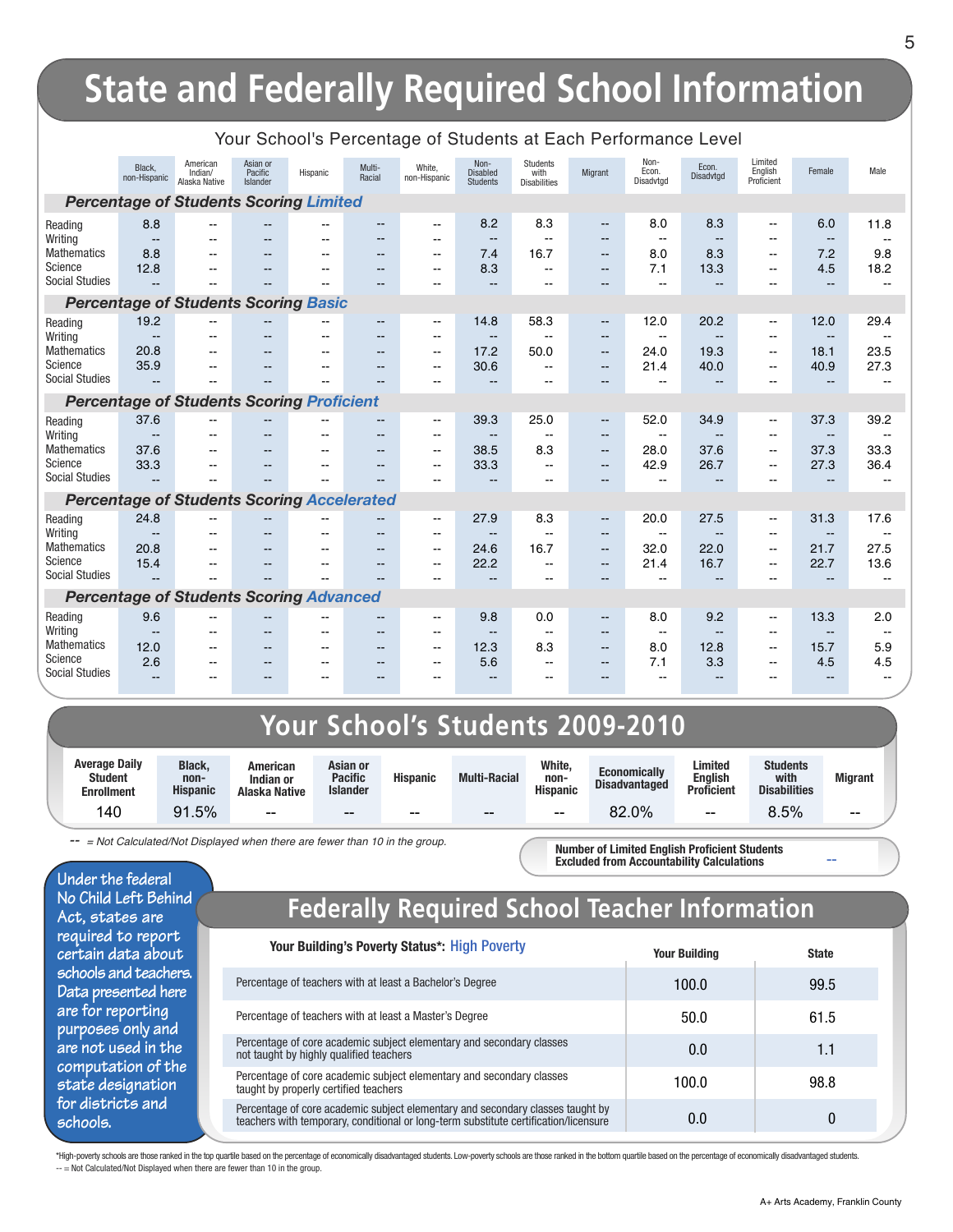# **Determining Your School's Designation**

Determining your school's report card designation is a multi-step process. The first step is to determine a preliminary designation, which is based on the following components: 1) the percentage of indicators met, 2) the performance index and 3) AYP determination.

| <b>Indicators Met</b> |               | <b>Performance Index</b> |     | <b>AYP Designation</b> |     | <b>Preliminary Designation</b> |
|-----------------------|---------------|--------------------------|-----|------------------------|-----|--------------------------------|
| 94%-100%              | <sub>or</sub> | 100 to 120               | and | Met or Not Met         | $=$ | <b>Excellent</b>               |
| 75%-93.9%             | <sub>or</sub> | 90 to 99.9               | and | Met or Not Met         | $=$ | <b>Effective</b>               |
| $0\% - 74.9\%$        | <sub>or</sub> | 0 to 89.9                | and | Met                    | $=$ | <b>Continuous</b>              |
| 50%-74.9%             | <sub>or</sub> | 80 to 89.9               | and | Not Met                | $=$ | <b>Improvement</b>             |
| 31%-49.9%             | <sub>or</sub> | 70 to 79.9               | and | Not Met                | $=$ | <b>Academic Watch</b>          |
| $0\% - 30.9\%$        | and           | $0$ to 69.9              | and | Not Met                | $=$ | <b>Academic Emergency</b>      |

**The preliminary designation results from identifying the higher value between the percentage of indicators met by your school and your school's performance index. AYP then is evaluated to determine its effect on the preliminary designation. There are three ways in which AYP can affect the preliminary designation.**

- **1. If a school meets AYP in the current year, it can be rated no lower than Continuous Improvement.**
- **2. If a school does not meet AYP for three consecutive years and in the current year it does not meet AYP in more than one student group, it can be rated no higher than Continuous Improvement.**
- **3. In all other cases, AYP has no effect on the preliminary designation.**

**Once the preliminary designation is determined, Value-Added, the fourth measure in the accountability system, is evaluated to determine the impact (if any) on the school's final designation.**

- **1. If your school's designation is restricted to Continuous Improvement due to AYP, Value-Added has no impact on the designation and the preliminary designation becomes the final designation.**
- **2. If your school experiences above expected growth for at least two consecutive years, your school's final designation will increase by one designation.**
- **3. If your school experiences below expected growth for at least three consecutive years, your school's final designation will decrease by one designation.**

 $\sqrt{2}$ 

| <b>Preliminary Designation</b> |     | Value-Added Measure*                                   | <b>Final Designation</b>          |  |  |
|--------------------------------|-----|--------------------------------------------------------|-----------------------------------|--|--|
| <b>Excellent</b>               | and | Above expected growth for at least 2 consecutive years | <b>Excellent with Distinction</b> |  |  |
|                                |     | Below expected growth for at least 3 consecutive years | <b>Effective</b>                  |  |  |
| <b>Effective</b>               | and | Above expected growth for at least 2 consecutive years | <b>Excellent</b>                  |  |  |
|                                |     | Below expected growth for at least 3 consecutive years | <b>Continuous Improvement</b>     |  |  |
| <b>Continuous Improvement</b>  | and | Above expected growth for at least 2 consecutive years | <b>Effective</b>                  |  |  |
|                                |     | Below expected growth for at least 3 consecutive years | <b>Academic Watch</b>             |  |  |
| <b>Academic Watch</b>          | and | Above expected growth for at least 2 consecutive years | <b>Continuous Improvement</b>     |  |  |
|                                |     | Below expected growth for at least 3 consecutive years | <b>Academic Emergency</b>         |  |  |
| <b>Academic Emergency</b>      | and | Above expected growth for at least 2 consecutive years | <b>Academic Watch</b>             |  |  |
|                                |     | Below expected growth for at least 3 consecutive years | <b>Academic Emergency</b>         |  |  |

\*In all other cases, including if your school's designation has been restricted to Continuous Improvement, then Value-Added will have **no impact on the designation and the preliminary designation becomes the final designation.**